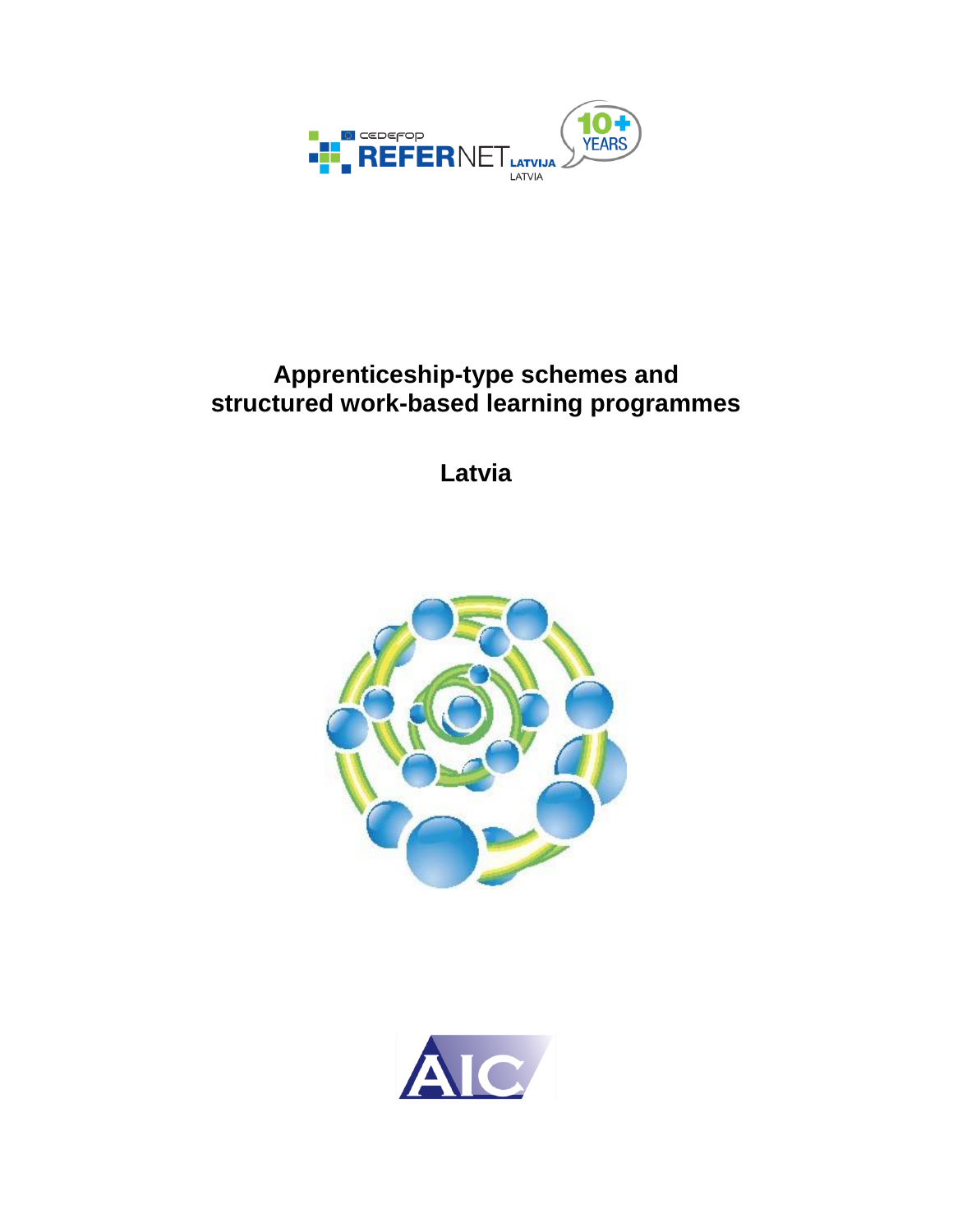This article on apprenticeship-type schemes and structured work-based learning programmes is part of a set of articles prepared within Cedefop's ReferNet network. It complements general information on VET systems available online at [http://www.cedefop.europa.eu/EN/Information-services/vet-in-europe-country](http://www.cedefop.europa.eu/EN/Information-services/vet-in-europe-country-reports.aspx)[reports.aspx.](http://www.cedefop.europa.eu/EN/Information-services/vet-in-europe-country-reports.aspx)

ReferNet is a European network of national partner institutions providing information and analysis on national VET to Cedefop and disseminating information on European VET and Cedefop work to stakeholders in the EU Member States, Norway and Iceland.

The opinions expressed in this article are not necessarily those of Cedefop.

The article is based on a common template prepared by Cedefop for all ReferNet partners.

The preparation of this article has been co-financed by the European Union and AIC.

Authors: Zinta Daija, Baiba Ramina, Inga Seikstule

© Copyright AIC, 2014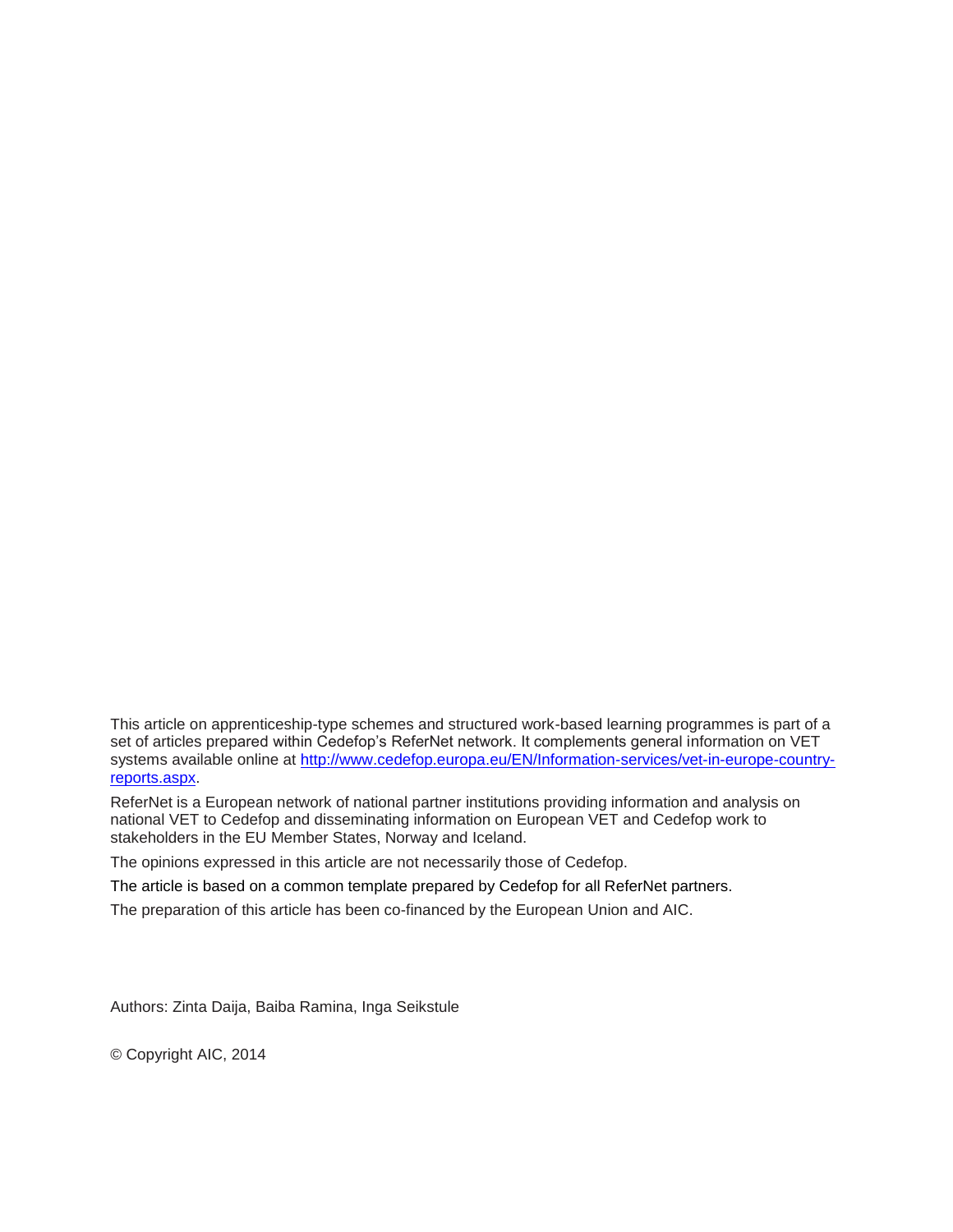## **Contents**

| Α.   |                                                                                          |  |
|------|------------------------------------------------------------------------------------------|--|
| A.1. |                                                                                          |  |
| A.2. |                                                                                          |  |
| В.   | Specific features of the above schemes/programmes in Latvia in relation to the following |  |
| B.1. | Support for companies, in particular SMEs, offering company placements 6                 |  |
| B.2. |                                                                                          |  |
| B.3. | National governance, regulatory framework and social partners' involvement 7             |  |
| B.4. |                                                                                          |  |
| C.   | Main strengths and weaknesses of the above schemes/programmes in Latvia 11               |  |
| D.   |                                                                                          |  |
|      |                                                                                          |  |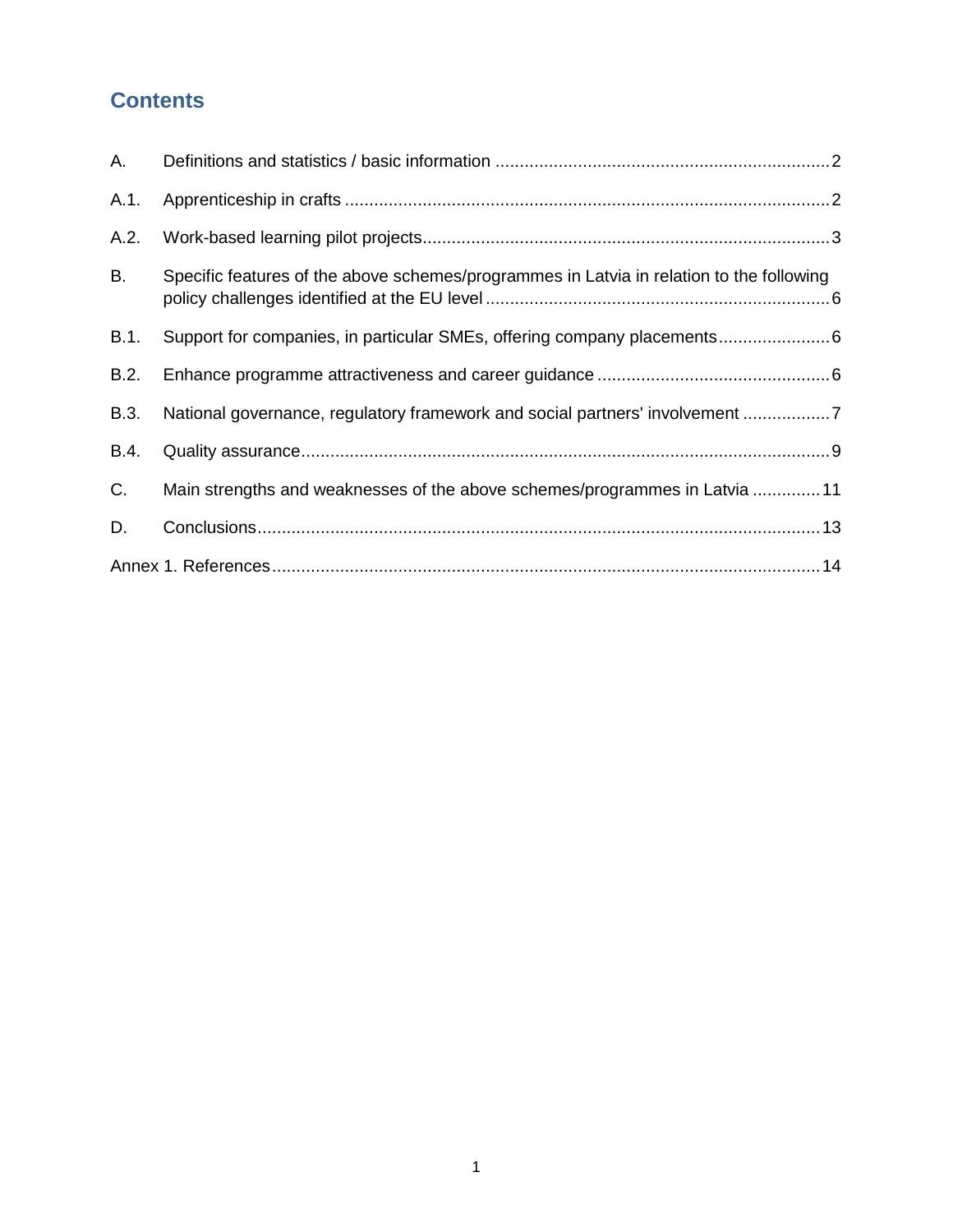### <span id="page-3-0"></span>**A. Definitions and statistics / basic information**

Latvia currently operates two apprenticeship / work-based learning schemes. The apprenticeship in Latvian crafts has longstanding traditions (since 1992), but pilot projects of work-based learning implementation in the Latvian vocational education system has started only in 2013. Consequently, there are two current definitions.

As defined in the Law on Crafts, 'craft apprentice' is a person who, in order to acquire the craft, has joined a crafts company or an educational institution and has signed a training contract (Supreme Council, 1993).

The term 'work-based learning' (WBL) indicates the new approach in vocational education. It means that the student acquires practical skills and knowledge primarily in a real working environment of the company, and only a relatively small part of the time (in most cases less than half) is accompanied by mastering theoretical knowledge in an educational institution (Ministry of Education and Science, 2014).

#### <span id="page-3-1"></span>**A.1. Apprenticeship in crafts**

Apprenticeship in crafts is implemented through apprenticeship programmes, as well as through journeyman and master craftsman qualification exams. Latvian Chamber of Crafts has signed cooperation agreements with a number of vocational schools (during the last years it was signed with 11 vocational secondary schools and 4 private schools/crafts master workshops). Thus, the apprenticeship programmes include both school- and work-based learning for apprentice. It also allows other interested persons to become a crafts apprentice. Between the apprentice and master craftsmen/crafts company a bilateral contract is signed.

- 1. The number of issued journeyman qualification diplomas lately is reducing year by year. If the largest number of journeyman diplomas awarded was in1998 (653 diplomas), then in 2008 only 162 apprentices received diplomas and in 2012 – only 72 apprentices.
- 2. Every person aged at least 15 years old can enrol as an apprentice , regardless his/her previous education (younger persons need permission from parents or tutor). Both candidates of journeymen and master craftsman have to be members of sectorial or territorial craft association of the Latvian Chamber of Crafts.
- 3. The crafts apprenticeship has been provided in 77 professions, mainly in such professions as ladies tailor, furniture carpenter, carpenter, hairdresser, cook and florist. In general, there are in total 172 occupations which can be considered as craftsmanship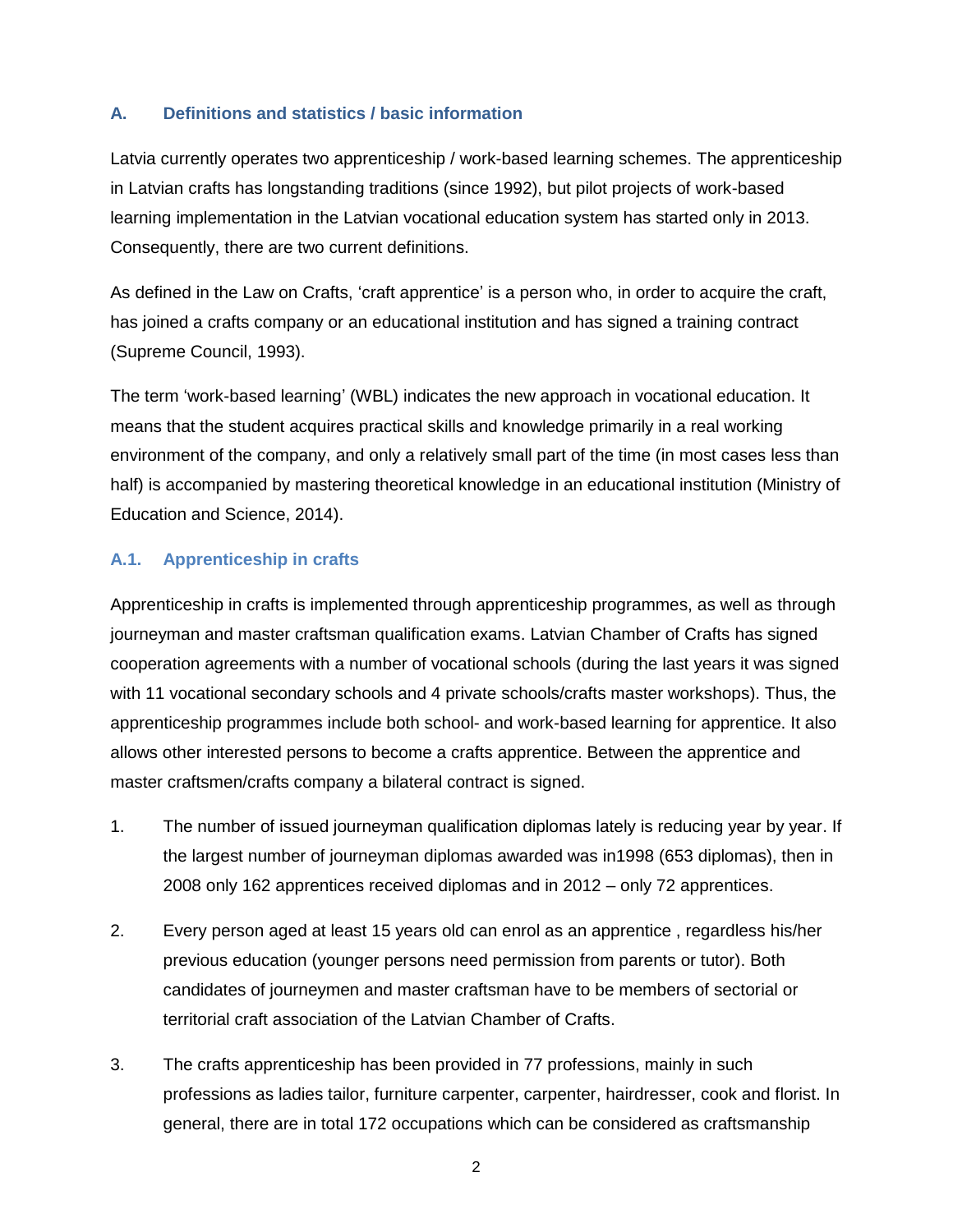(Cabinet of Ministers, 2009). The main sectors are: construction, metalworking and industrial machinery, woodworking, clothing, textiles and leather processing, food processing, health and body care, glass, paper, ceramics, musical instruments etc. Thus, apprenticeship in all of these professions can be provided. Apprenticeship qualifications do not provide access to regulated occupations.

- 4. If the Latvian Chamber of Crafts finds the apprentice for the master, the master of crafts or owner of the crafts company pays apprenticeship registration fee (EUR 7.11) to the Latvian Chamber of Crafts. If master and apprentice find each other on their own, apprentices registration is without a fee. The apprentice can receive salary (frequently from the apprenticeship second year) paid by the crafts master or the company during the apprenticeship, but it is not mandatory. Journeyman qualification exam, organised by Chamber, is conducted by a fee which is determined by the Presidium of Chamber and is paid by apprentice (EUR 14.23 for apprentices from cooperation schools, EUR 85.37 for other apprentices). There is no State funds granted to apprentice to take the exam. Qualification exam candidate have to be a member of sectorial or territorial crafts association and pay entry fee (EUR 7.11 apprentices from cooperation schools, EUR 14.23 other apprentices) and membership fee for year (EUR 8.54 apprentices from cooperation schools, EUR 17.07 other apprentices).
- 5. Apprenticeship in crafts is implemented separately from other education sectors, and is not included in formal education programme classification. It has no relevant ISCED level, not relevant NQF/EQF level (Cabinet of Ministers, 2008; Academic Information Centre, 2012). The crafts apprenticeship allows to obtain the journeyman qualification (*Amata zeļļa* diploms) and afterwards master craftsman qualification (*Amata meistara* diploms). With the apprenticeship qualifications it is not possible to continue education in the formal education system.
- 6. Both candidates of journeymen and master craftsman have to be members of the Chamber's sectorial or territorial craft association. The Latvian Chamber of Crafts does not collect data on employability of young people who completed the apprenticeship. However, as shown by verbal communication with representatives of the Chamber, completion rate reaches approximately 95%.

#### <span id="page-4-0"></span>**A.2. Work-based learning pilot projects**

On September 1, 2013 the Ministry of Education and Science launched pilot projects of workbased learning (WBL) to implement elements of dual education system that provides flexible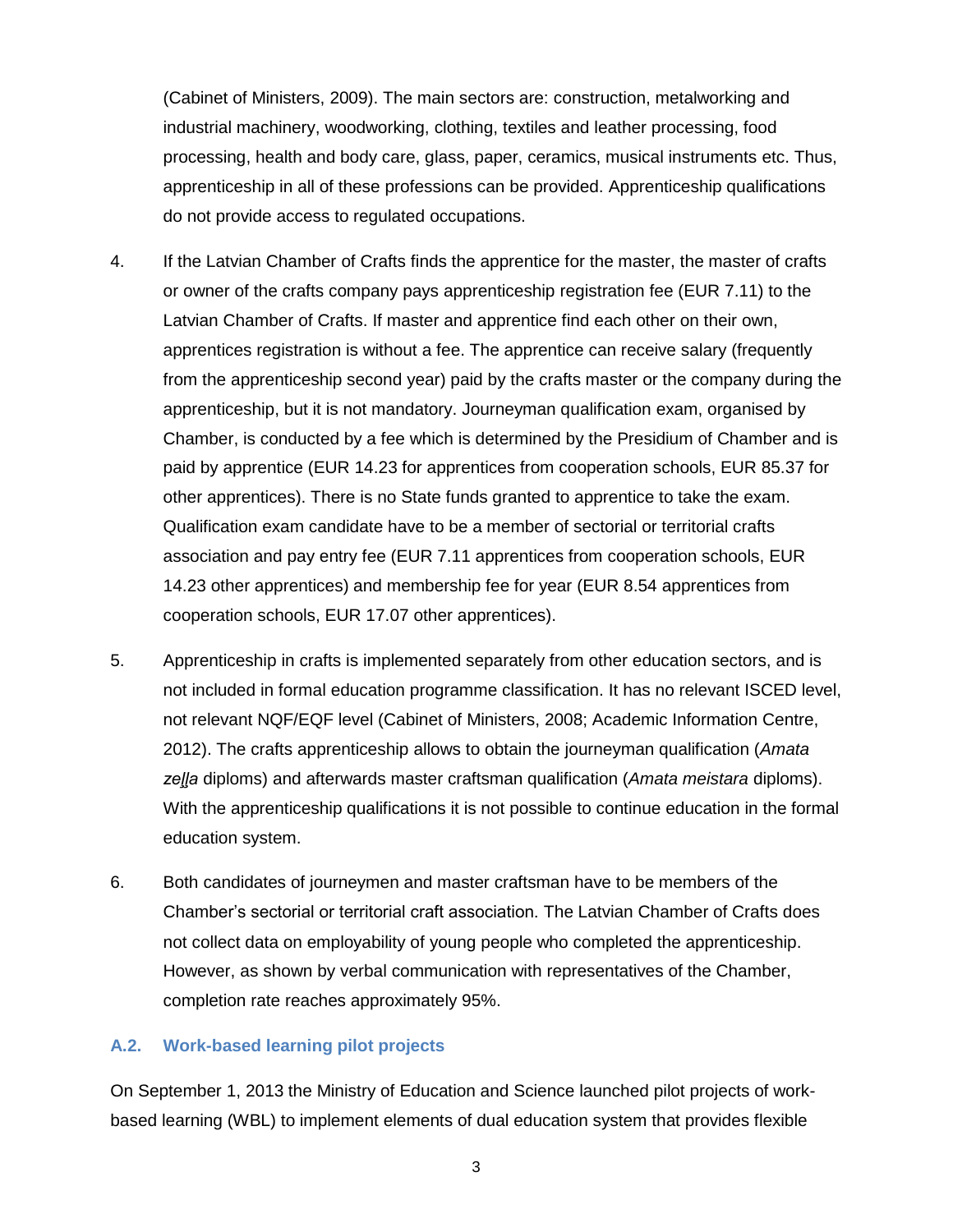curriculum regarding specifics of relevant profession, in six vocational education schools (Ministry of Education and Science, 2014). The aim of the projects is to approve WBL approach and to identify the legal and conceptual issues that need to be solved before introducing WBL at the education system level. WBL means that theoretical studies in vocational school are combined with work at a company. A trilateral contract is signed among the educational institution, student and employer.

- 1. 148 young people participate in pilot projects.
- 2. The pilot schools have individualized approach in WBL implementation in both vocational secondary programmes that are offered for students after general basic education (programmes duration 4 years) as well as programmes – for students after general secondary education (programmes duration from 1 to 1,5 years).
- 3. sectors/occupations covered: manufacturing and services: metalworking (welder), mechanical engineering technician, electrical technician, electronics technician, mechatronic systems technician, carpenter, furniture carpenter, bread and flour confectionery specialist, catering services specialist, print designer, offset printer, printing production technician, wood product manufacturing technician, mechanic, textile manufacturing technology and product manufacturing, numerical control machine tools adjuster.
- 4. So far the WBL implementation is organised within the frame of currently available public funding, no other additional funding is allocated for this purpose. The enterprises which were voluntary involved and are still in the projects, already have had previously established cooperation with vocational schools in providing places for qualification practice for students. Employers usually pay wages to students (under contract) or scholarship from their own funds. The regulatory framework for students' monetary compensation is not yet developed, but it is expected in the near future. It is also planned to attract EU funds for WBL implementation.
- 5. The graduates of WBL programmes will receive formal qualification that will correspond to the Latvian Qualifications Framework / European Qualifications Framework level 4.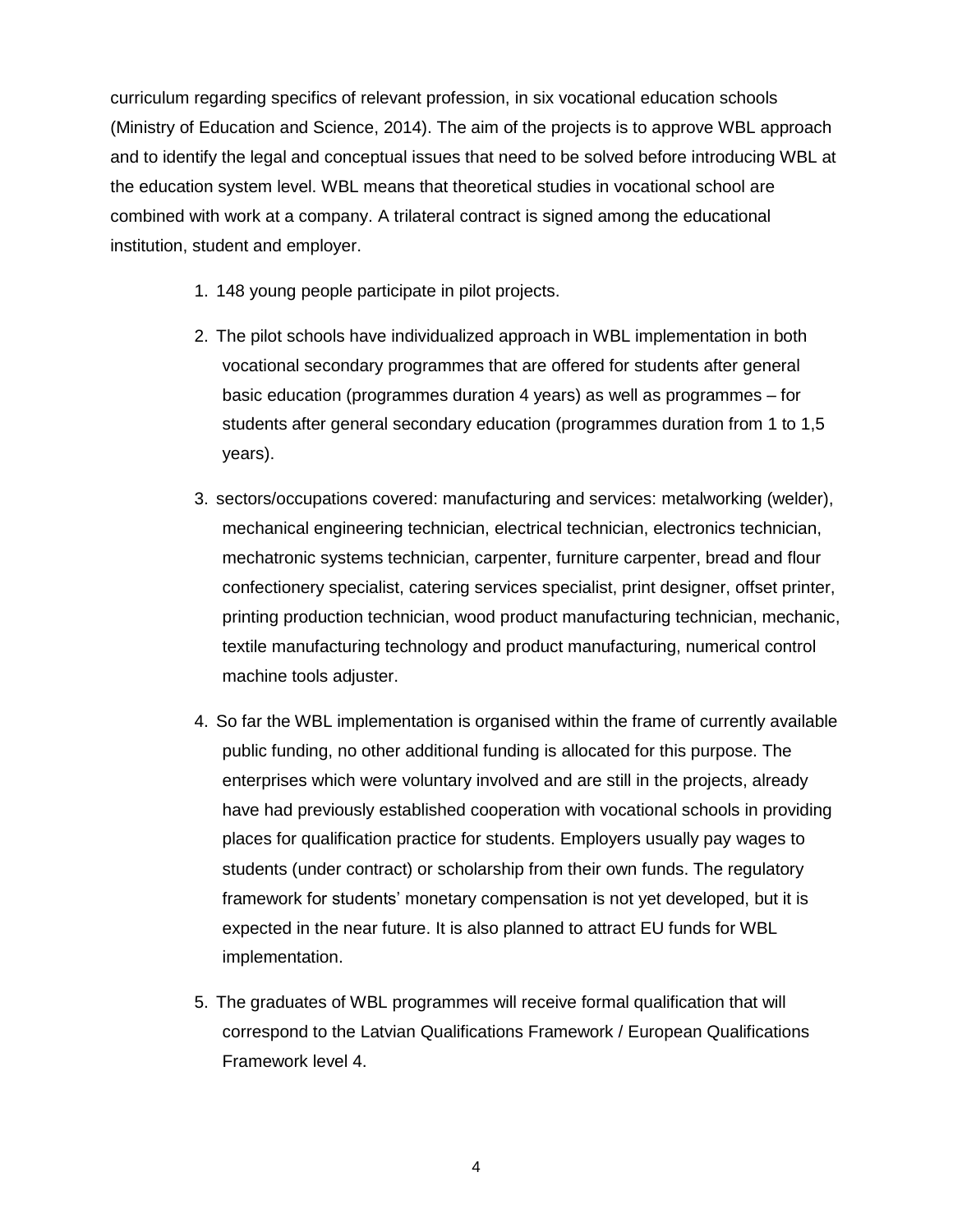6. Students were enrolled in projects according to criteria that were set by the companies. The outcomes of WBL projects cannot be defined yet since the projects are still in process.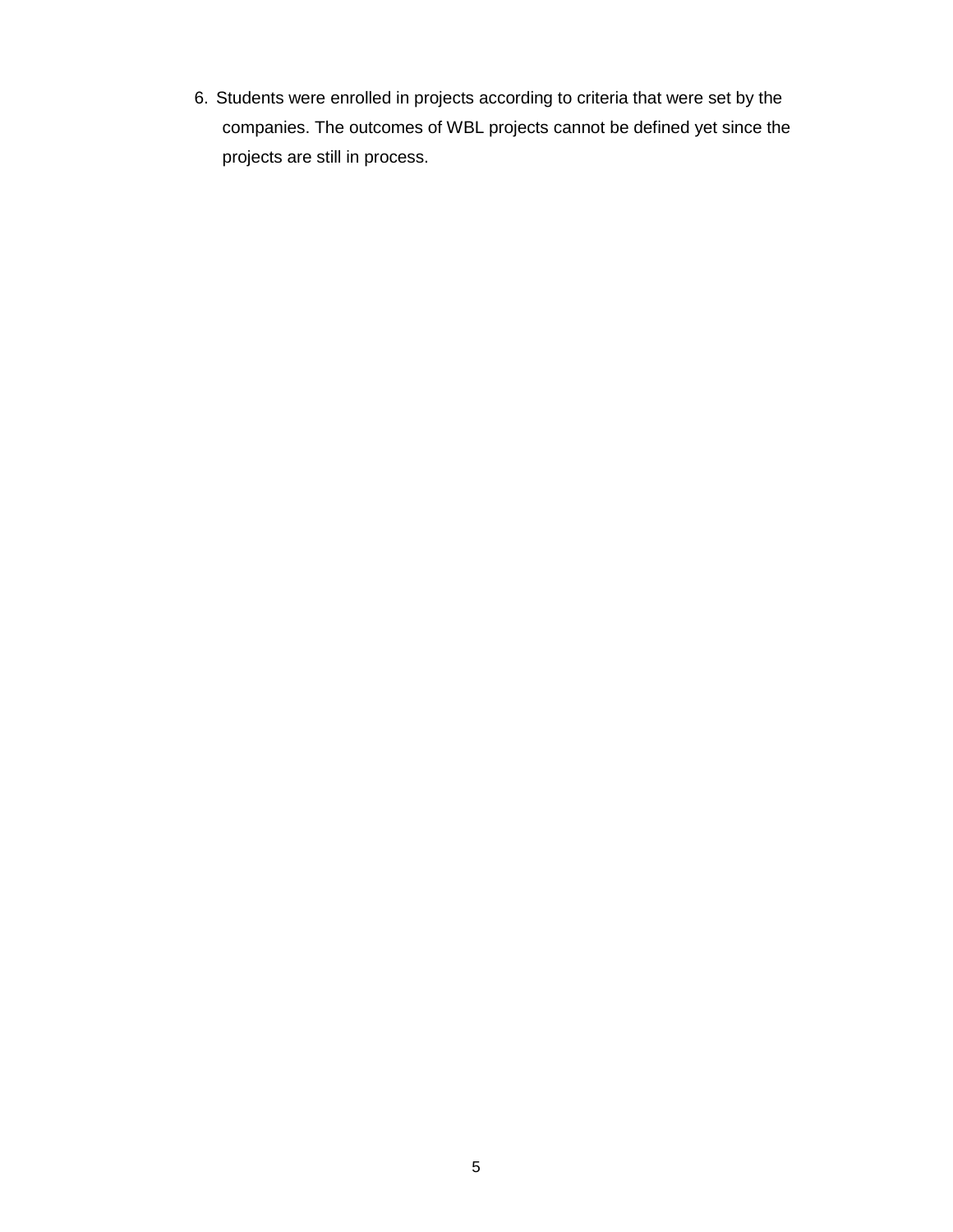## <span id="page-7-0"></span>**B. Specific features of the above schemes/programmes in Latvia in relation to the following policy challenges identified at the EU level**

#### <span id="page-7-1"></span>**B.1. Support for companies, in particular SMEs, offering company placements**

Craft apprenticeship is largely focused on opportunity to develop the crafts in small and microbusinesses. According to the Latvian Republic Concept of crafts education (Ministry of Education, 1992) the aim of crafts education is to prepare (theoretically and practical) highly qualified professionals for tailor performance and services and to provide the necessary knowledge on craft business formation and management.

The Ministry of Education and Science and vocational schools were able to initiate WBL projects in collaboration with rather big companies, especially with those which already had cooperation with vocational schools and which had close cooperation with Germany. In these companies apprenticeship approach is well known and understood. Small and medium companies were not ready to be involved in WBL pilot projects since they were more focused on short-term goals and their survival rather than long-term commitment with an educational institution and students that can be a valuable contribution to the company's future. It should be noted that in Latvia approximately 98% of the total number of companies are small and micro enterprises. This means that during the implementation of the WBL Ministry of Education and Science should pay special attention to these companies and will need to build financial support schemes for companies involved in WBL.

### <span id="page-7-2"></span>**B.2. Enhance programme attractiveness and career guidance**

At present the Latvian Chamber of Crafts turns little attention to the promotion of crafts apprenticeship. However, in the nearest further it is planned to expand the information activities in schools to attract students to apply for crafts apprenticeship. Though in order to increase crafts apprenticeship status the main challenge is how to include crafts qualifications in the Latvian Qualification Framework and reference them to the formal qualifications. In 2014, the Ministry of Education and Science has started discussions on these topics.

In the Education development guidelines for 2014-2020 (Saeima, 2014) WBL is interpreted as one of the solutions to increase the attractiveness of vocational education. It should be considered as important step, since so far the main activities that focused on increasing attractiveness of vocational education were the infrastructure modernization and scholarships allocation to successful students. Therefore, to really make vocational education more attractive to young people and their parents, it is necessary to change thinking from short-term (e.g.,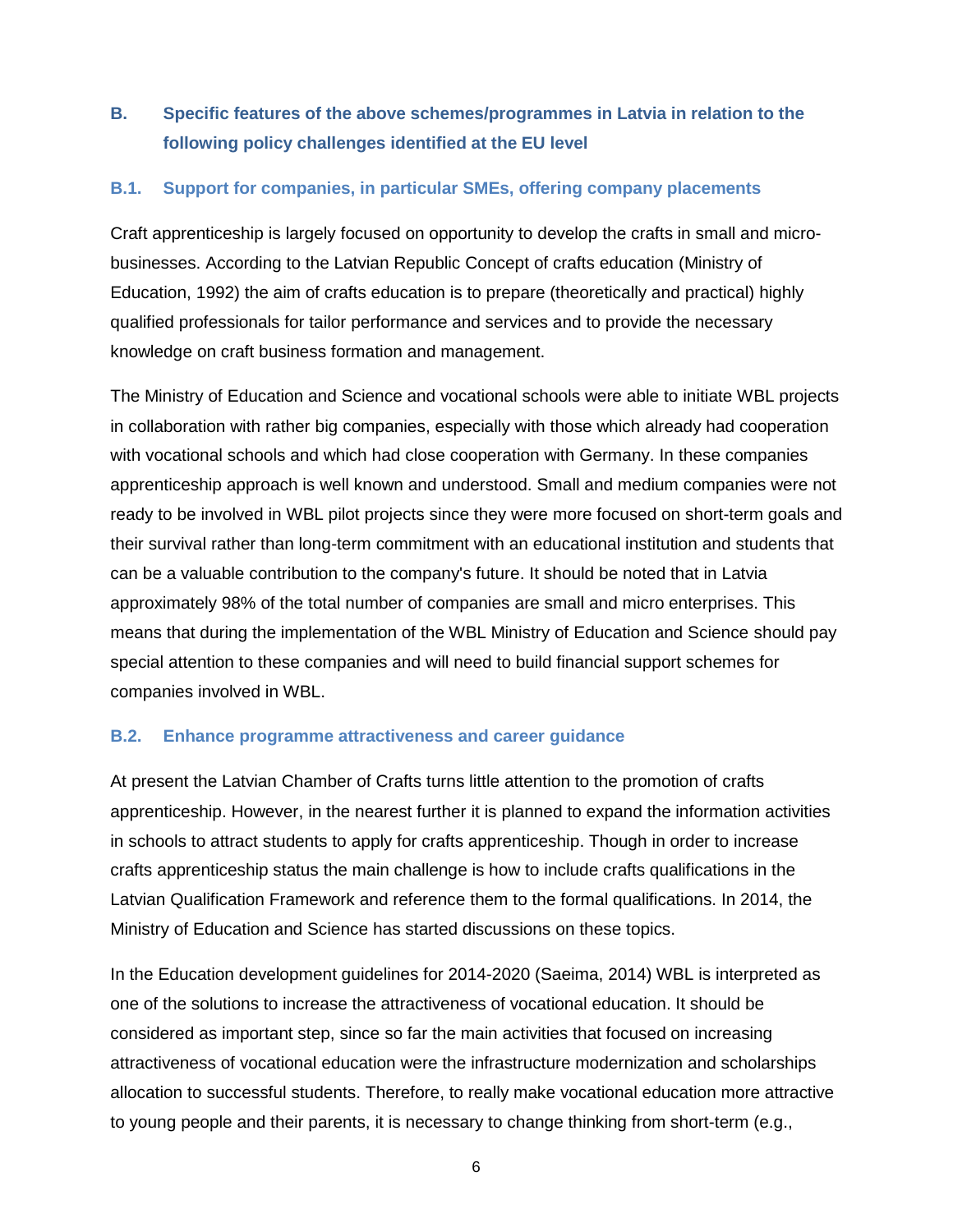scholarship, learning environment) to long-term benefits (employability). The WBL pilot project was received positively. It was implemented very successfully and was appreciated both by students and employers. It will be necessary through the career information to highlight the benefits of WBL, to promote WBL in the mass media, to create an informative campaigns etc. In 2013, Ministry of Education and Science has begun to publish information about the WBL projects and in the result the interest from schools and students has increased. The summary on the outcomes of WBL projects, information on graduates employment and future opportunities will clearly raise the prestige of vocational education.

#### <span id="page-8-0"></span>**B.3. National governance, regulatory framework and social partners' involvement**

The main organisation involved in implementation of crafts apprenticeship is the Latvian Chamber of Crafts which is a self-governing organisation. The Law on Crafts (Supreme Council, 1993) stipulates the organisational basis for craftsmanship, basic regulations for apprenticeship and the procedure for stating craftsman qualifications. Apprenticeship is implemented through apprenticeship education and training, as well as journeyman qualification exam, and afterwards master craftsman qualification exam and certification. If crafts apprenticeship is implemented in collaboration with vocational school, it includes both school- and work-based learning for apprentices. The content of apprenticeship is determined by the corresponding craft professional association and approved by the Council of the Chamber of Crafts. Duration of the apprenticeship (an average of 3 years) is determined by the particular craft association; therefore, a great variation exists. If apprenticeship is implemented individually, the candidate has to attend education course on crafts history in order to apply for the examination of the journeyman. To apply for the examination of the master craftsman, the candidate has to have eight years work experience in the particular field. The theoretical courses for master craftsman candidates usually last for two months and are offered by the Chamber.

WBL in vocational education is a fundamentally new approach to the Latvian education policy. Although, according to vocational education standards (Cabinet of Ministers, 2000) 50%-65% of programmes consist of practice, nevertheless the practice is considered as both practical and laboratory work in general and vocational education subjects, also in practical training and qualification practice. According to a survey, the practical and laboratory work (in 98% of cases) are taking place at educational institution, practical training (in 73% of cases) is also taking place at educational institution, while qualification practice (in 94% of cases) is the only one which is organized in enterprises (Ministry of Education and Science, 2014). WBL projects include alternance between work-place in enterprise and theoretical studies in vocational school. The Ministry of Education and Science initiated WBL projects in close cooperation with other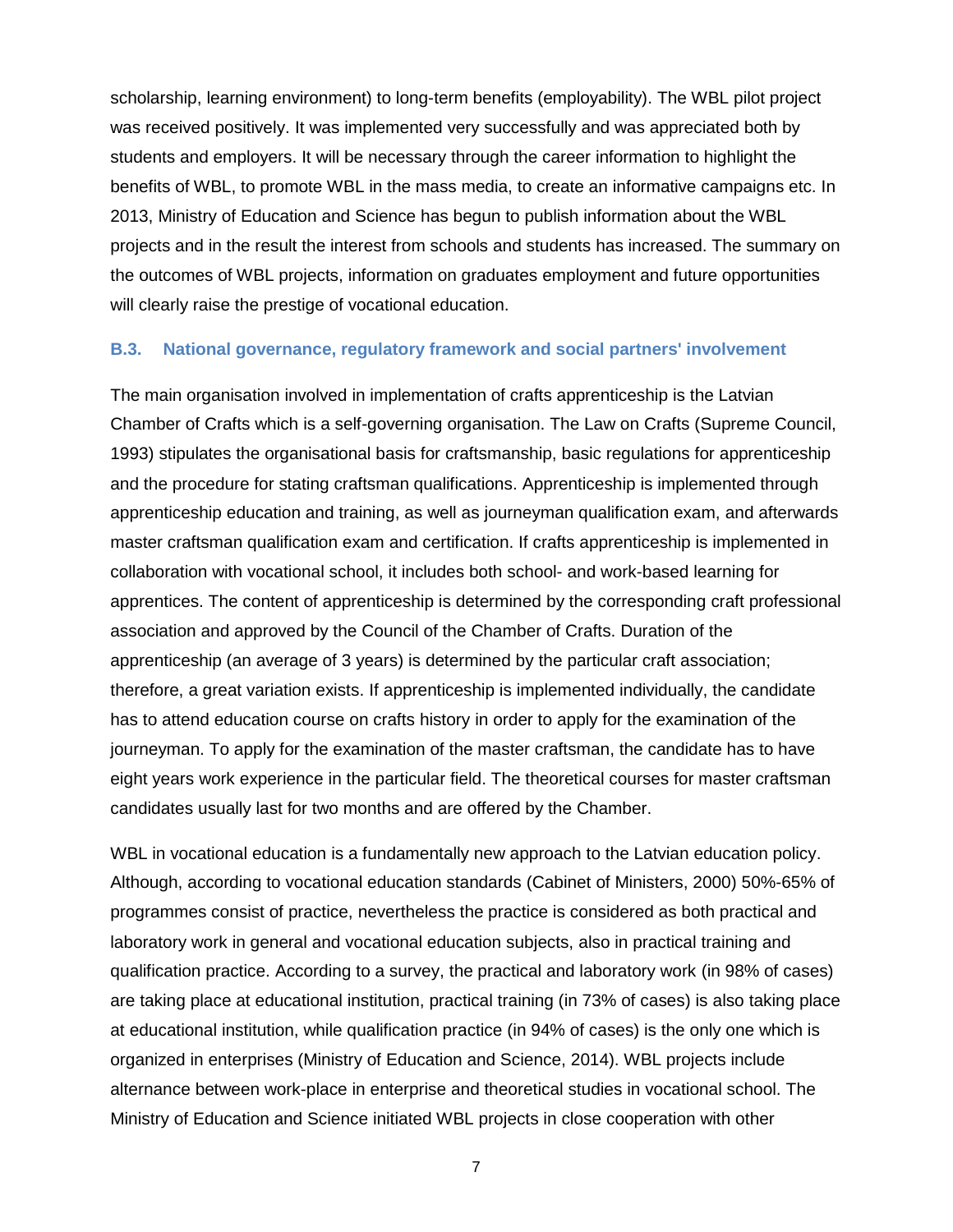ministries and social partners. The experience of other countries, mainly Germany, is being considered to raise the competitiveness of the workforce training. Local governments are becoming a major partner of the Ministry of Education and Science in the processes of planning and providing vocational education in the context of regional economic development. The main partners are: Ministry of Welfare, Ministry of Economics, Ministry of Agriculture, Ministry of Finances, Employers' Confederation of Latvia, Latvian Chamber of Commerce and Industry, Free Trade Union Confederation of Latvia, local governments and their units (Boards of education etc.), Sectoral Expert Councils and associations. Enterprises and vocational education schools, are also involved in the WBL implementation. During 2013, the Ministry of Education and Science organised different events (study visits, seminars, discussions, and conferences) to get to know Germany's and other countries' best practices, to summarize partners' opinions and developed proposals for a regulatory framework for WBL. Other ministries participated in the exploration of the best practices of WBL or engaged in discussions on WBL implementation issues included in specific recommendations for EU Member States and the programming of EU funds. Employers' Confederation of Latvia, Latvian Chamber of Commerce and Industry, Sectoral Expert Councils and Sectoral Associations participated in the negotiations with the German partners, also provided support and advice on the appropriate industries involvement in the WBL implementation. Employers were involved in both organisation and content/curricula development of WBL.

The Cabinet of Ministers has confirmed the cooperation between Latvia and Germany in WBL implementation (Cabinet of Ministers, 2012). In December 11, 2012 the *Memorandum on cooperation in vocational education and training in Europe* was signed by the Ministry of Education and Science of the Republic of Latvia and the German Federal Ministry of Education and Research. In July 8, 2013 the declaration of intent between Ministry of Education and Science and Federal Ministry of Education and Research of the Federal Republic of Germany was signed on cooperation in the field of introducing work-based learning in vocational education and training. Federal Ministry of Education and Research of the Federal Republic of Germany provides funding for a position at German-Baltic Chamber of Commerce in Latvia for three years with an aim to support implementation of Latvian dual education and training elements. In October 8-11, 2013 the Steering Committee for Latvia-Germany cooperation in vocational education was established. Sectoral and employers' organisations advise Ministry of Education and Science on enterprises' involvement in the WBL implementation. For implementation of WBL in Latvia it is essential that vocational schools provide education for those sectors whose companies are located in the same region. Therefore, educational institutions have to be in close co-operation with local governments in planning economic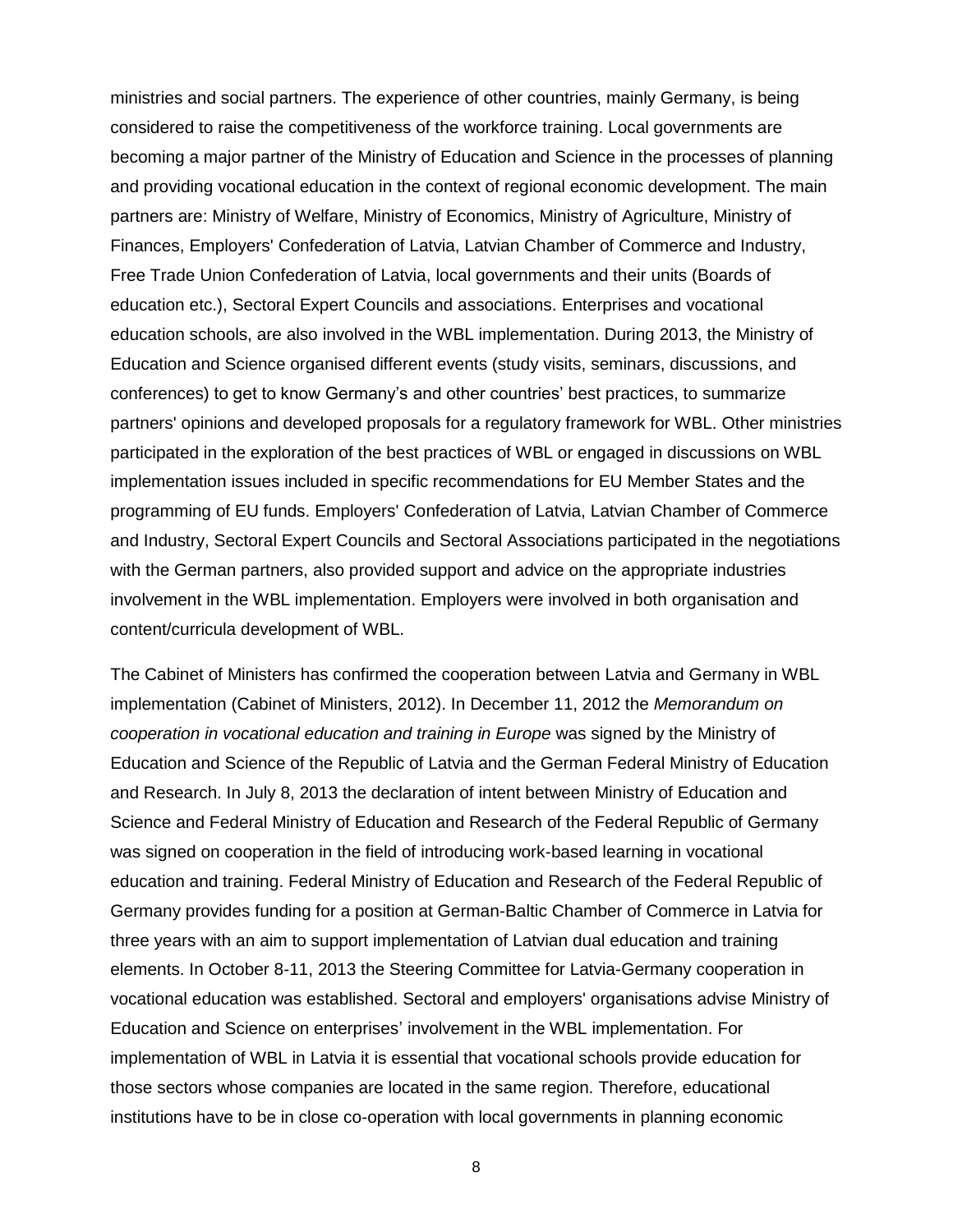development of the area. Ministry of Education and Science's survey shows that local governments and their Boards of Education approve WBL implementation in the vocational schools that are under their supervision (Ministry of Education and Science, 2014).

Educational institutions involved in the WBL pilot projects have already provided the Ministry of Education and Science with their vision of the key issues in relation to industries, educational institutions, students and the necessary changes that should be included in the existing legislation, e.g. the optimal student number in groups, when implementing WBL programmes special qualifications practice is unnecessary etc. WBL implementation in the education system level, of course, will require changes to a number of laws and regulations that will emerge when analysing the results of the projects. In August 2014, the government has already approved amendments to the Vocational education law to increase employers participation in vocational schools' management - to plan the strategic directions of school according the labour market needs. WBL is included as one of the forms of vocational education. The development of relevant regulations has been recently started. After the first year of WBL project employers' organizations evaluated WBL as the right direction to develop VET. The introduction of WBL has become one of the priorities in education and employment policies for 2014-2020 (Ministry of Education and Science, 2014).

#### <span id="page-10-0"></span>**B.4. Quality assurance**

Quality assurance in crafts apprenticeship is based on craftsmanship legal acts. The Law On Crafts (Supreme Council,1993) states that the right to implement a craft apprenticeship hold crafts companies which are certified by Latvian Chamber of Crafts or authorized by crafts territorial or sectoral association. The right to train apprentices holds a craftsman or person who has the Latvian Chamber of Crafts permission. Training supervision in crafts companies is carried out by the Latvian Chamber of Crafts. The Chamber's nominated master checks how the apprentice has prepared his journeyman qualification work, and writes the supervision report on how the apprentice meets the requirements to be allowed to pass the qualification examination. Latvian Chamber of Crafts registers craftsmen, journeymen and apprentices, crafts companies and crafts master workshops.

WBL projects are implemented in vocational schools and programmes according to Latvian vocational education quality assurance policy and procedures (Cedefop ReferNet Latvia, 2012; Academic Information Centre, 2012). Almost all schools involved have the status of vocational education competence centre, which means that these schools meet increased requirements (e.g. students' academic success, career management, cooperation with employers and other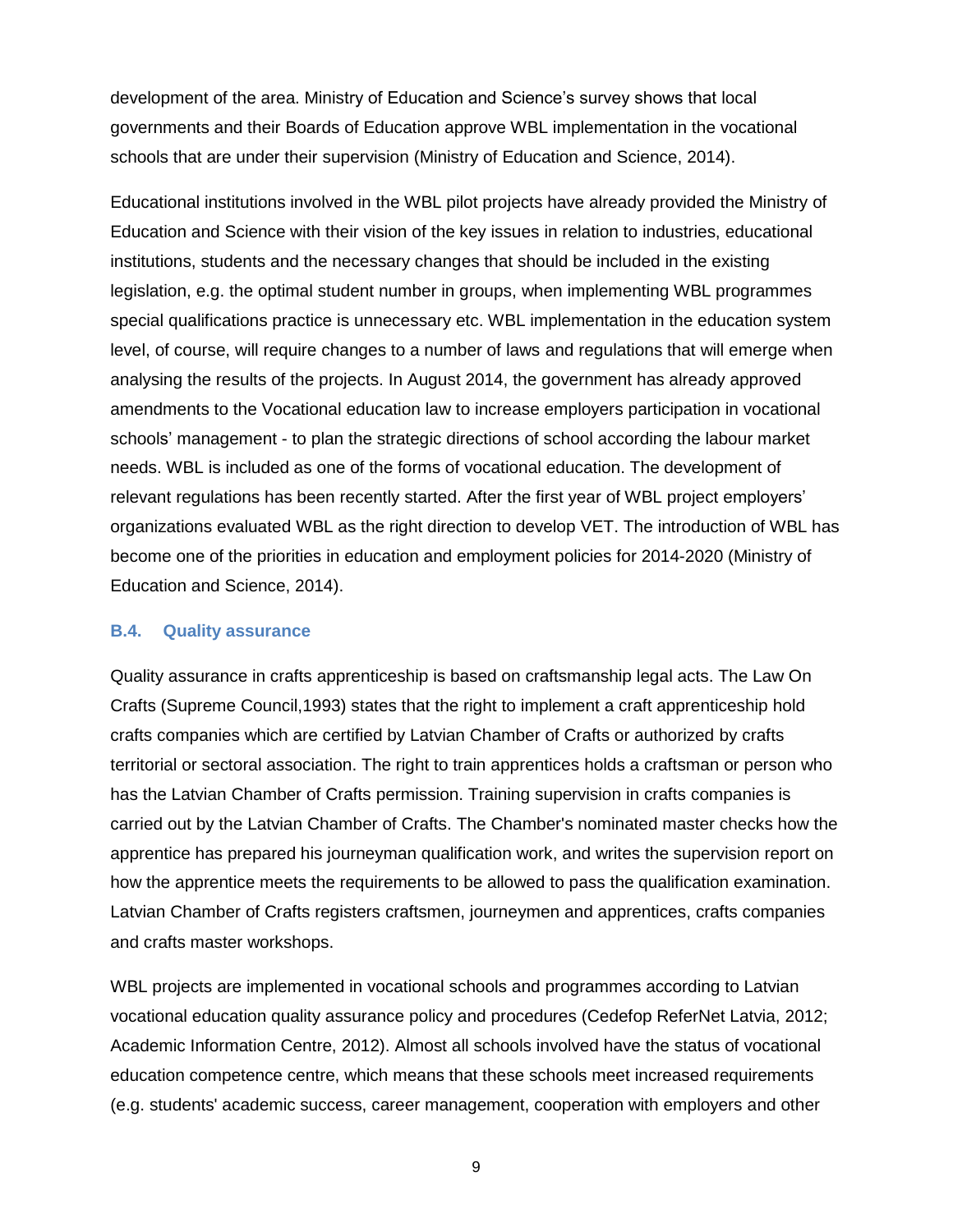criteria). WBL projects were launched in parallel with the current reform of the vocational education content that is being implemented in the frame of the European Social Fund project 'Development of a sectorial qualifications system and increasing the efficiency and quality of vocational education' (2010-2015). As a result of this reform (to be implemented by 2020) vocational education will be able to adjust quickly and to be responsive to the labour market changes. It is foreseen in the Education development guidelines for 2014-2020 (Saeima, 2014). One of the components of the reform is introduction of modular principle in vocational education. The module should be as part of qualification content that is based on learning outcomes and can be measured and expressed in credits. The modular principle will provide an opportunity to acquire professional content in the work environment. Such approach will facilitate the implementation of the European Credit System for Vocational Education and Training (ECVET) and the principles of the European Quality Assurance in Vocational Education and Training (EQAVET) in Latvia.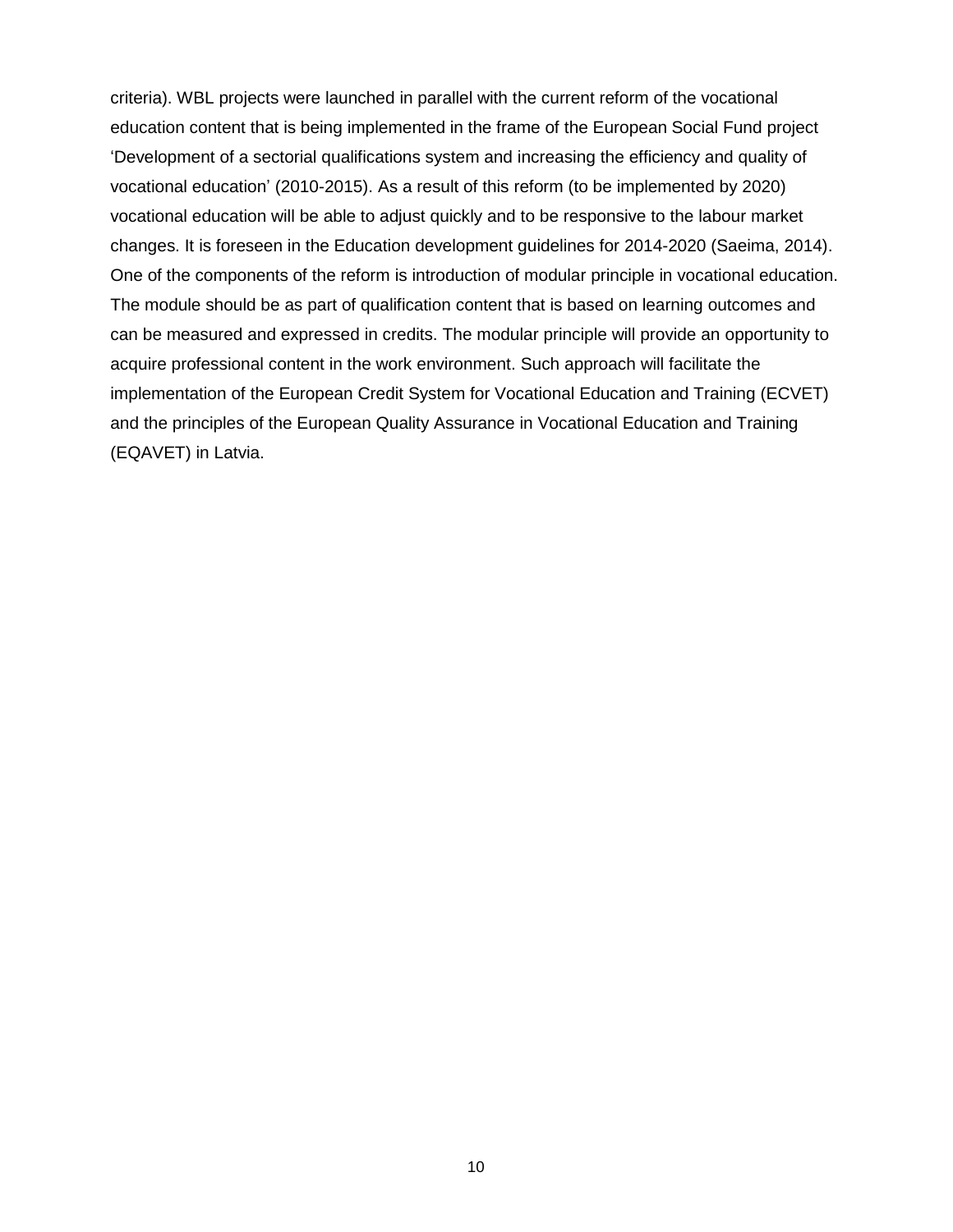#### <span id="page-12-0"></span>**C. Main strengths and weaknesses of the above schemes/programmes in Latvia**

Crafts apprenticeship system's strengths are the following: tradition of apprenticeship that has been cultivated for decades, individual approach to each apprentice, established system of quality assurance and control in craftsmanship. Latvian Chamber of Crafts willingness to cooperate and share experience with the Ministry of Education and Science in WBL implementation can be also considered as strength.

As crafts apprenticeship system's weaknesses can be considered the outdated normative regulation and crafts apprenticeship's detachment from the national formal education system that has arisen from long-term unwillingness of vocational education system to accept crafts apprenticeship as a part of vocational education. Crafts apprenticeship is not included in national qualification framework. Other weaknesses are: small amount of apprentices in comparison with students' number in vocational education, social vulnerability of apprentices and lack of regular information campaigns to increase attractiveness of crafts apprenticeship.

WBL projects' main strength is the fact that educational processes are becoming inextricably linked with the world of work. Also as a strength can be considered cooperation with German partners in identification of good practices, close cooperation with social partners, local governments, interest from companies and vocational schools, voluntary principle and individual approach in implementation of projects that will allow to find out the best models of WBL for Latvian situation, WBL organic integration in the current vocational education reform.

At the beginning WBL projects' greatest weakness in Latvian context was entrepreneurs' lack of interest. For many Latvian companies the most vital is company's survival which is the reason why the motivation that apprentices in future can become valuable employees is currently not working with small enterprises. It can be changed only when vocational education philosophy and entrepreneurs' mind set will change. Already after the first year of the WBL project and its positive results, entrepreneurs' interest has increased. In study year 2014/2015, the number of schools that applied for participation in the WBL projects has increased four times, and the number of enterprises six times. The government also has started to think about initiatives to attract enterprises to participate in WBL. In August 2014, the government has instructed the relevant ministries to present a model for the implementation of such initiatives till October 2014. Currently there are no common regulations and procedures in Latvia, for example, on financial rewards, insurance policy and liability insurance for students involved in WBL.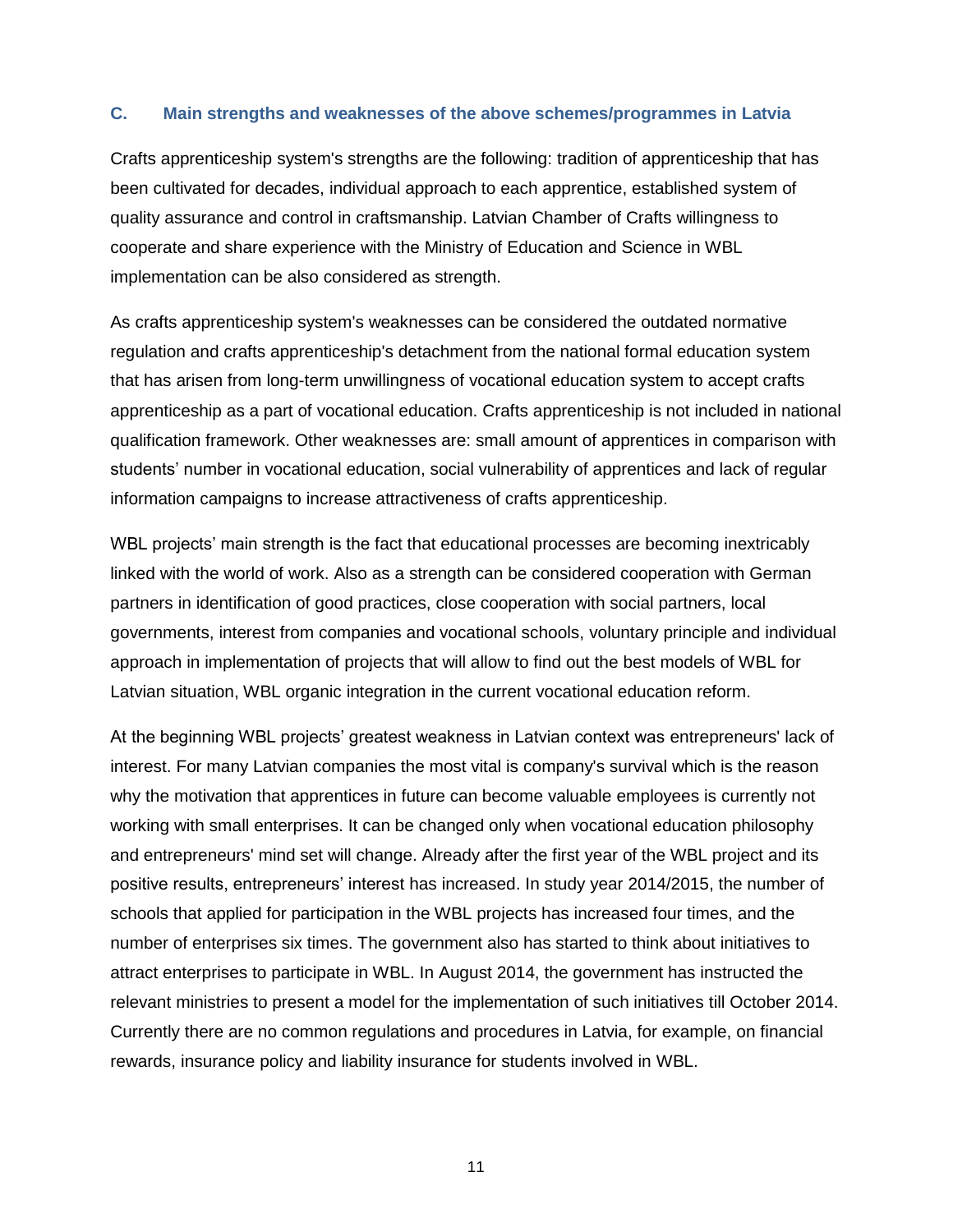There is also no training for employees of enterprise who would work directly with apprentices. But it is intended that all these problems will be addressed. Education development guidelines for 2014-2020 (Saeima, 2014) include action directions with various activities for the development of WBL including financial support from public and EU funds.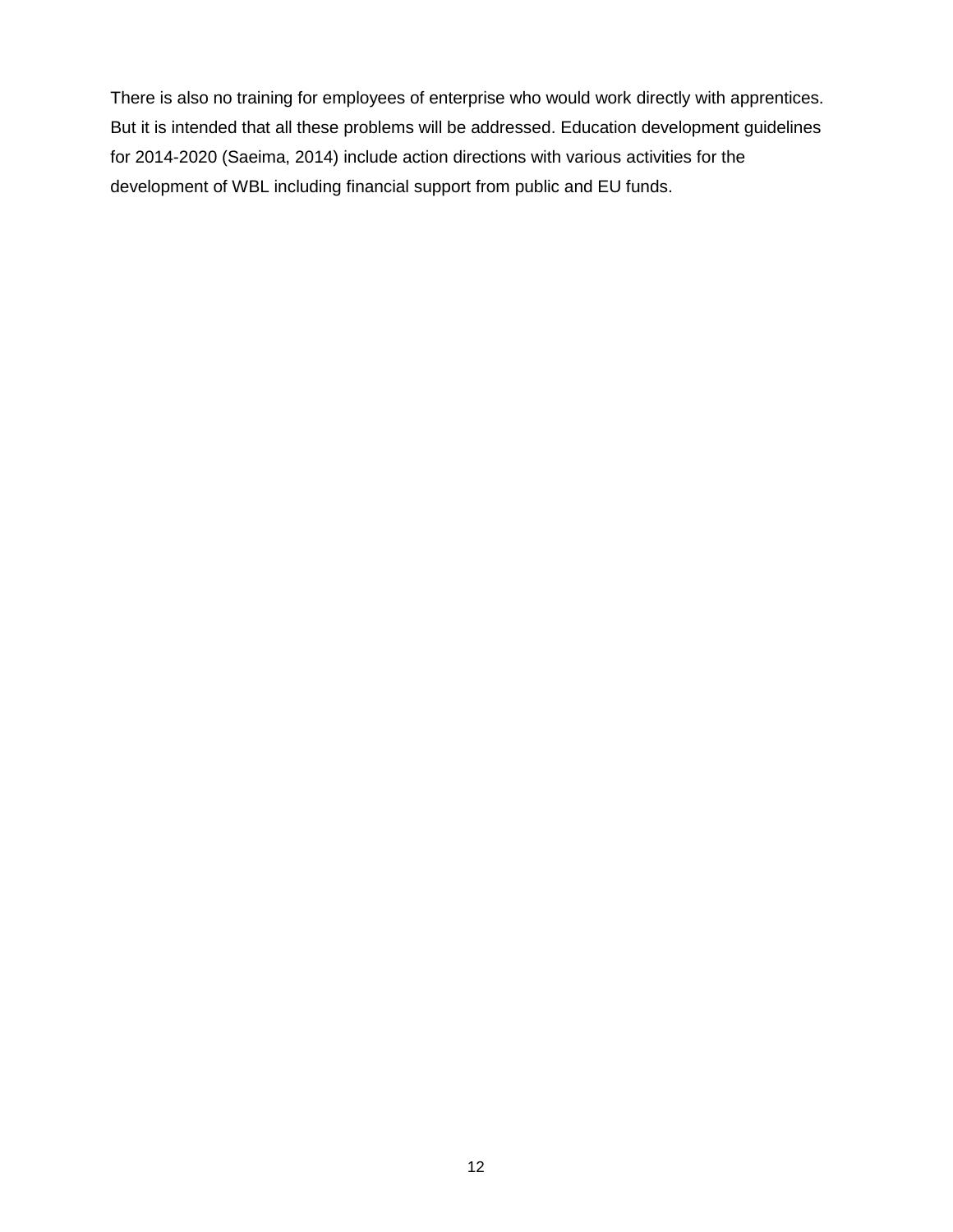#### <span id="page-14-0"></span>**D. Conclusions**

In Latvia currently there are two apprenticeship / work-based learning schemes. The one is crafts apprenticeship – having long lasting traditions but implemented separately from formal vocational education. The other scheme, that has been recently started, is work-based learning projects in vocational education. Its' aim is to discover the optimal Latvian WBL model and to clarify the further courses of action and the necessary changes in regulatory framework. The major reforms taking place in Latvian vocational education can be seen as favourable to the implementation of WBL. But overall it is a very big challenge for the Ministry of Education and Science, employers and vocational schools. As one of the biggest challenges is the need to change entrepreneurs' attitude towards vocational education and WBL in it. However, alongside the challenges there is also a great chance to consolidate both efforts and experience of the above mentioned schemes. If the education system succeeds to achieve it, then apprenticeship in Latvia will have a future.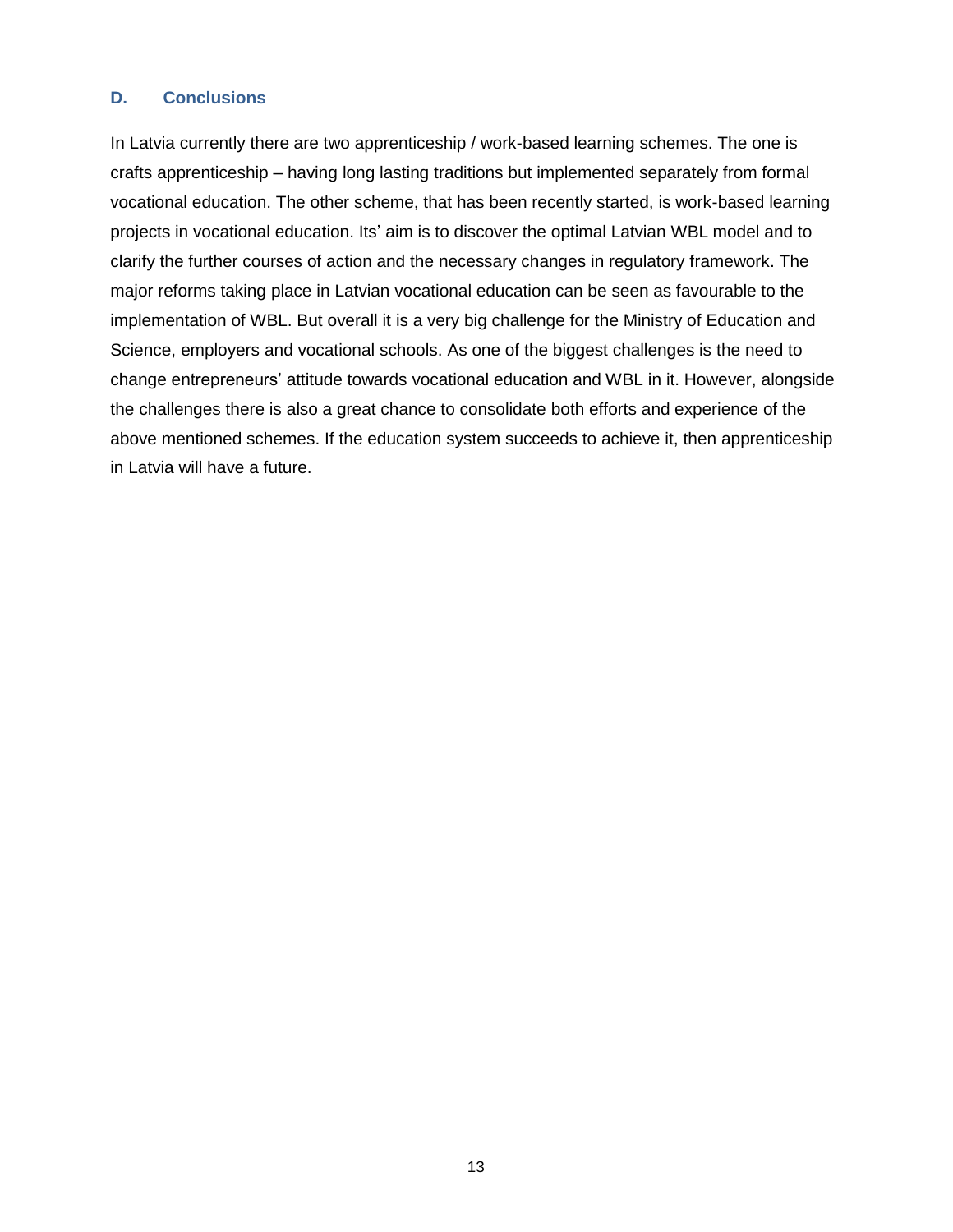#### <span id="page-15-0"></span>**Annex 1. References**

Cabinet of Ministers (2000) Ministru kabineta noteikumi Nr.211, 2000.gada 27.jūnijā: *Noteikumi par valsts profesionālās vidējās izglītības standartu un arodizglītības standartu* [Regulations on the state vocational secondary education standard and the state vocational education standard]. <http://likumi.lv/doc.php?id=8533> [accessed 16.04.2014]

Cabinet of Ministers (2008). Ministru kabineta noteikumi Nr.990 Rīgā 2008.gada 2.decembrī. *Noteikumi par Latvijas izglītības klasifikāciju* [Regulations on the classification of Latvian education] [http://likumi.lv/doc.php?id=184810&version\\_date=09.10.2010](http://likumi.lv/doc.php?id=184810&version_date=09.10.2010) [accessed 14.04.2014]

Cabinet of Ministers (2009). Ministru kabineta noteikumi Nr.762 Rīgā 2009.gada 14.jūlijā. *Noteikumi par amatiem, kuros personas profesionālā darbība ir uzskatāma par amatniecību* [Regulations on trades (occupations) in which the persons' professional activity is considered as crafts]<http://likumi.lv/doc.php?id=194944> [accessed 14.04.2014]

Cabinet of Ministers (2012). Ministru kabineta sēdes protokols Nr.70, 2012.gada 11.decembrī, 64.paragrāfs: Informatīvais ziņojums 'Par 2012.gada 10.-11.decembrī Berlīnē, Vācijā, *Izglītības ministru konferencē izskatāmo jautājumu*' [Cabinet of Ministers 11 December 2012 protocol No 70, par. 64: Information report About the issue under consideration in the Conference of Ministers for Education, Berlin, Germany, 10-11 December 2012].

<http://www.mk.gov.lv/lv/mk/mksedes/saraksts/protokols/?protokols=2012-12-11> [accessed 16.04.2014]

Cedefop ReferNet Latvia (2012). *VET in Europe: Country report Latvia*. [http://libserver.cedefop.europa.eu/vetelib/2012/2012\\_CR\\_LV.pdf](http://libserver.cedefop.europa.eu/vetelib/2012/2012_CR_LV.pdf) [accessed 23.04.2014]

European Commission; Academic Informatiom Center (2012). *Referencing of the Latvian education system to the European Qualifications Framework for Lifelong Learning and the Qualifications Framework for the European Higher Education Area: Self-Assessment Report*, Second version. [http://www.nki-latvija.lv/content/files/Latvian%20Self-](http://www.nki-latvija.lv/content/files/Latvian%20Self-Assessment%20Report%202nd%20version_May%202012_1.pdf)[Assessment%20Report%202nd%20version\\_May%202012\\_1.pdf](http://www.nki-latvija.lv/content/files/Latvian%20Self-Assessment%20Report%202nd%20version_May%202012_1.pdf) [accessed 17.04.2014]

Ministry of Education (1992). *Latvijas Republikas amatizglītības koncepcija* [Latvian Republic Concept on crafts education]

http://www.lak.lv/uploads/filedir/05 Latvijas Republikas amatizgli.pdf [accessed 16.04.2014]

Ministry of Education and Science (2014). *Informatīvais ziņojums: Par darba vidē balstītu mācību īstenošanas iespējām Latvijas profesionālās izglītības attīstības kontekstā* [Information report: On